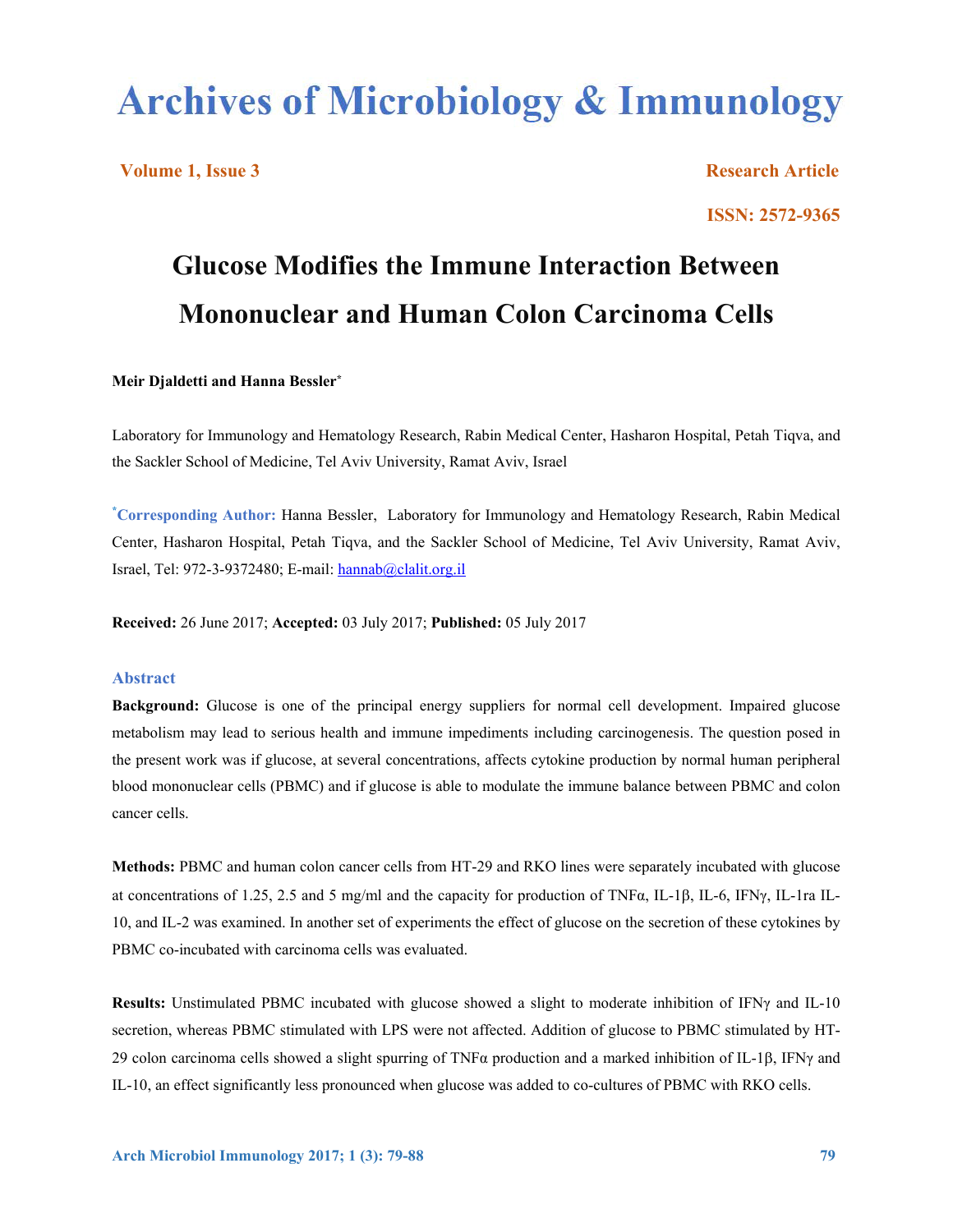**Conclusions:** Glucose exerted an inhibitory effect on inflammatory cytokine production by PBMC stimulated by HT-29 carcinoma cells except for TNFα and IL-6. The results indicate that glucose alters the immune dialog between mononuclear and cancer cells, a phenomenon that may present an additional link between hyperglycemia and carcinogenesis.

**Keywords:** Mononuclear Cells; Glucose; Hyperglycemia; Cytokines; Colon Cancer; Cross Talk

# **Abbreviations**

PBMC –Peripheral Blood Mononuclear Cells IL-Interleukin TNF –Tumor Necrosis Factor IFN-Interferon PBS-Phosphate Buffered Saline FBS-Fetal Bovine Serum CM- Complete Medium MEM-Modified Eagle Medium W/V-Weight/Volume CS-Compound Symmetry

#### **1. Introduction**

The importance of glucose homeostasis in maintaining human health has been extensively explored. According to Gashon et al. [1] mammalians have created an elaborated circadian time-system connected with numerous signals that conduct and regulate a variety of metabolic events including glucose homeostasis. However, one must concede that variations in blood glucose level may act as a double-edged sword – both hypo- and hyperglycemia could be associated with serious complications and even death. Excessive sugar consumption may cause metabolic alterations leading to obesity, type 2 diabetes, heart diseases, vascular impediments and other co-morbidities [2,3]. It is renowned that patients with diabetes mellitus are at increased risk for infections and inflammation [4,5]. Except for hyperglycemia that by itself may provide a predisposing milieu for infections, additional causes such as antioxidant system alterations, defective neutrophil and endothelial cells activities, as well as impaired immunity, play major role in initiation and spreading of infections in diabetic individuals [6,7]. Moreover, according to Zonnenfeld et al. [8] even admission hyperglycemia in non- diabetic patients with post-stroke events are more prompt to infections and have worse prognosis. Oddly, post-stroke diabetic patients did not show greater tendency to infections. We have reported that patients with diabetes have lower number of phagocyting cells compared to healthy controls, although the number of engulfed bacteria per cell did not differ in both groups [9]. Studies have shown that patients with diabetes have impaired immunity [5]. This phenomenon suggests that either the monocytes from diabetic patients are defective, or excess of glucose, in otherwise normal monocytes, may alter their immune activity. Reviewing immunity defects in diabetic patients Geerlings and Hoepelman [5] reported that incubation of non-stimulated and stimulated monocytes from healthy volunteers and diabetic patients with various glucose concentrations induced a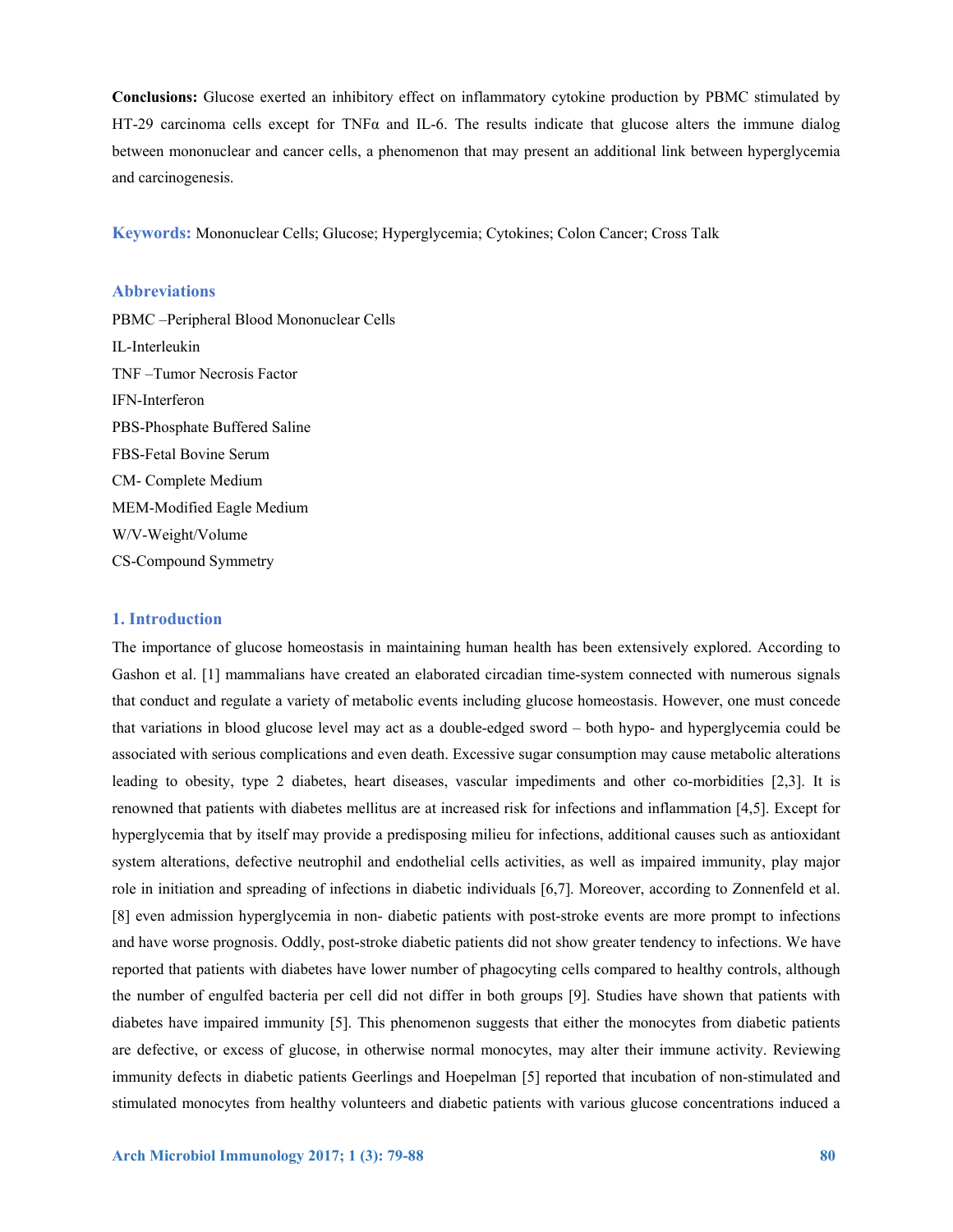decrease in IL-1 and IL-6 production, whereas the secretion of  $TNF\alpha$  by cells from both groups did not considerably differ. On the other hand, incubation of monocytes from healthy individuals with 33 mM glucose for 24 hours caused a significant increase in IL-6 and TNF $\alpha$  levels [10]. Clinical observations have revealed the existence of a relationship between glucose concentration, inflammation and elevated risk for cancer morbidity and mortality [11- 13]. We have demonstrated the presence of an immune dialogue between mononuclear and cancer cells expressed as modified cytokine secretion by immune cells [14]. Moreover, this dialogue may be affected by a number of nutritional and chemical constituents [15]. The goal of the present study was to examine the effect of various concentrations of glucose on cell proliferation and ability of human peripheral blood mononuclear cells (PBMC) to produce cytokines, as well as if addition of glucose may interfere with the cross talk between immune and cancer cells.

#### **2. Material and Methods**

#### **2.1 Cell preparation**

The study was approved by the Ethics committee of the Rabin Medical Center. Blood bank donors gave written agreement and informed consent that components of the blood might be used for medical research**.** Peripheral blood mononuclear cells (PBMC) were separated from venous blood by Lymphoprep-1077 (Axis-Shield PoC AS, Oslo, Norway) gradient centrifugation. The cells were washed twice in phosphate buffered saline (PBS) and suspended in RPMI-1640 medium (Biological Industries, Beith Haemek, Israel) containing 1% penicillin, streptomycin and nystatin, 10% fetal bovine serum (FBS), and was designated as a complete medium (CM).

#### **2.2 Colon cancer cell lines**

HT-29 and RKO human colon cancer cell lines were obtained from the American Type Cultural Collection, Rockville, MD. The cells were maintained in CM containing Mc-COY'S 5A medium (Sigma, Israel) and modified eagle medium (MEM- Biological Industries Co, Beth-Haemek, Israel) respectively, supplemented with 10% foetal bovine serum (FBS), 2mM L-glutamine and antibiotics (penicillin, streptomycin and nystatin-Biological Industries Co, Beth-Haemek, Israel). The cells were grown in T-75 culture flasks at 37  $\degree$ C in a humidified atmosphere containing  $5\%$  CO<sub>2</sub>.

# **2.3 Glucose preparation**

 A 50% glucose solution (W/V in water) was used. Further dilutions were prepared in distilled water. The concentrations used in the study were 1.25, 2.50 and 5.00 mg/ml. The final volume of glucose solution added to the incubation mixture was 10µl/ml. Control cultures contained 10µl/ml of distilled water.

#### **2.4 Effect of glucose on cytokine production**

1.0 ml of PBMC (2x10<sup>6</sup>/ml of CM) was incubated without (non-stimulated) or with 20ng/ml LPS for TNF $\alpha$ , IL-1 $\beta$ , IL-6, IL-10, and IL-1ra production, or with 1µg/ml PMA and 0.5µg/ml of ionomycin for IL-2 and IFNγ secretion. In another set of experiments, 0.5 ml of PBMC ( $4x10^6$ /ml of CM) was incubated with 0.5 ml of CM or either with HT-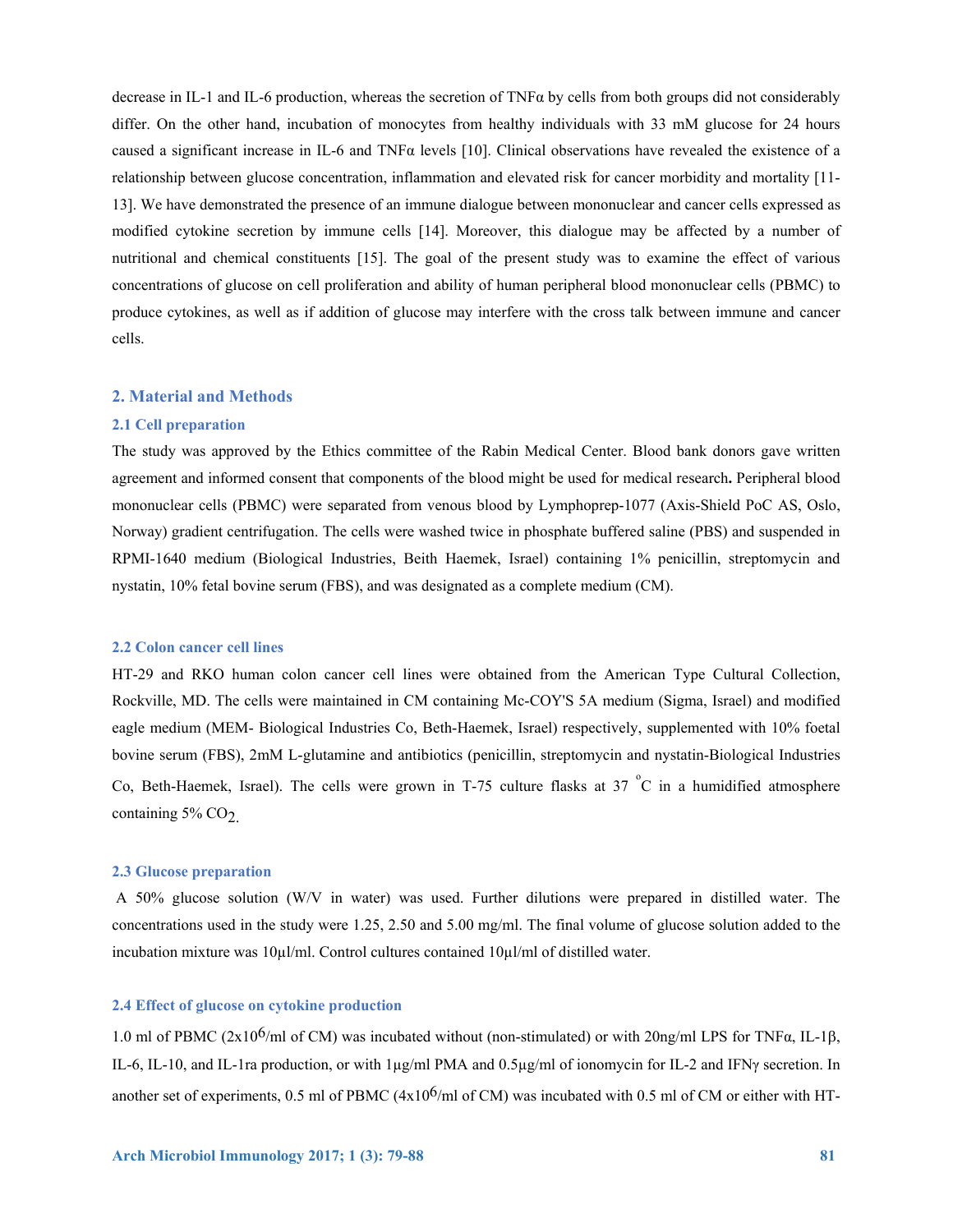29 or RKO colon cancer cells  $(4x10^5/ml)$  suspended in appropriate CM. Glucose was added at the onset of cultures at concentrations as described. Cultures without glucose served as controls. The cultures were maintained for 24 hrs at 37<sup>°</sup>C in a humidified atmosphere containing 5%  $CO<sub>2</sub>$ . At the end of the incubation period the cells were removed by centrifugation at 250g for 10 min., the supernatants were collected and kept at -70°C until assayed for cytokines content.

#### **2.5 Cytokine content in the supernatants**

The concentration of TNF $\alpha$ , IL-1 $\beta$ , IL-6, IFN $\gamma$ , IL-10, IL-1ra and IL-2 in the supernatants was tested using ELISA kits (Biosource International, Camarillo, CA) specific for these cytokines, as detailed in the guide-line provided by the manufacturer. The detection levels of these kits were 15 pg/ml for IL-6 and 30 pg/ml for the remaining ones.

#### **2.6 Statistics**

A linear mixed model with repeated measures and assumption of compound symmetry (CS) was used to assess the effect of different concentrations of glucose on cytokine secretion by PBMC induced by colon cancer cells. SAS vs. 9.4 was used for this analysis. Paired t-test was applied to compare between the level of cytokines produced with various concentrations of glucose and that found in control cultures. Probability values of p<0.05 were considered as significant. The results are expressed as mean  $\pm$  SEM.

#### **3. Results**

#### **3.1 Effect of glucose on cell proliferation**

24 hrs of incubation of PBMC, HT-29 and RKO colon cancer cells with glucose at 1.25mg/ml, 2.5mg/ml or 5.0 mg/ml had no effect on cell proliferation examined by the XTT test as compared with cells incubated without glucose (data not shown).

## **3.2 Effect of glucose on pro-inflammatory cytokine secretion (Table 1)**

24 hrs of incubation of PBMC with glucose at concentrations between 1.25 and 5 mg/ml had no effect on the production of TNF $\alpha$ , IL-1 $\beta$  and IL-6 by non-stimulated cells (F<sub>3,21</sub>=0.57, p=0.64; F<sub>3,39</sub>=2.38, p=0.084; and  $F_{3,38}=0.46$ , p=0.71, respectively), or by PBMC stimulated with LPS ( $F_{3,21}=0.48$ , p=0.69;  $F_{3,12}=0.74$ , p=0.54; and  $F_{3,12}=1.5$ , p=0.26, respectively). TNF $\alpha$  production by PBMC induced by both colon cancer cell lines was affected by the same glucose concentrations (F<sub>3,27</sub>=6.09, p=0.0026 for HT-29 cells and F<sub>3,27</sub>=3.96, p=0.018 for RKO cells). The effect of glucose was significant at concentration of  $5mg/ml$  only and was enhanced by  $10\%$  (p=0.029) and reduced by 14% (p=0.019) when PBMC were stimulated by HT-29 or RKO cells respectively. IL-1β production by HT-29 stimulated PBMC was dependently inhibited by glucose at concentrations used in the study ( $F_{3,36}=17.6$ , p<0.001), and was reduced by 11%, 11% and 14% at 1.25mg/ml, 2.5mg/ml and 5mg/ml of glucose, respectively ( $p$ <0.001). IL-1β production by RKO stimulated PBMC and IL-6 secretion induced by both HT-29 and RKO cells was not affected by incubation with the above mentioned glucose concentrations ( $F_{3,26}=1.45$ ,  $p=0.25$ , and  $F_{3,36}=2.67$ , p=0.062, F3,27=1.49, p=0.23, respectively). The production of IFNγ by non-stimulated PBMC was abolished following incubation with glucose  $(F_{3,5} = 3.32, p=0.027)$  and was lowered by 12% (NS), 15% and 14% (p<0.05) at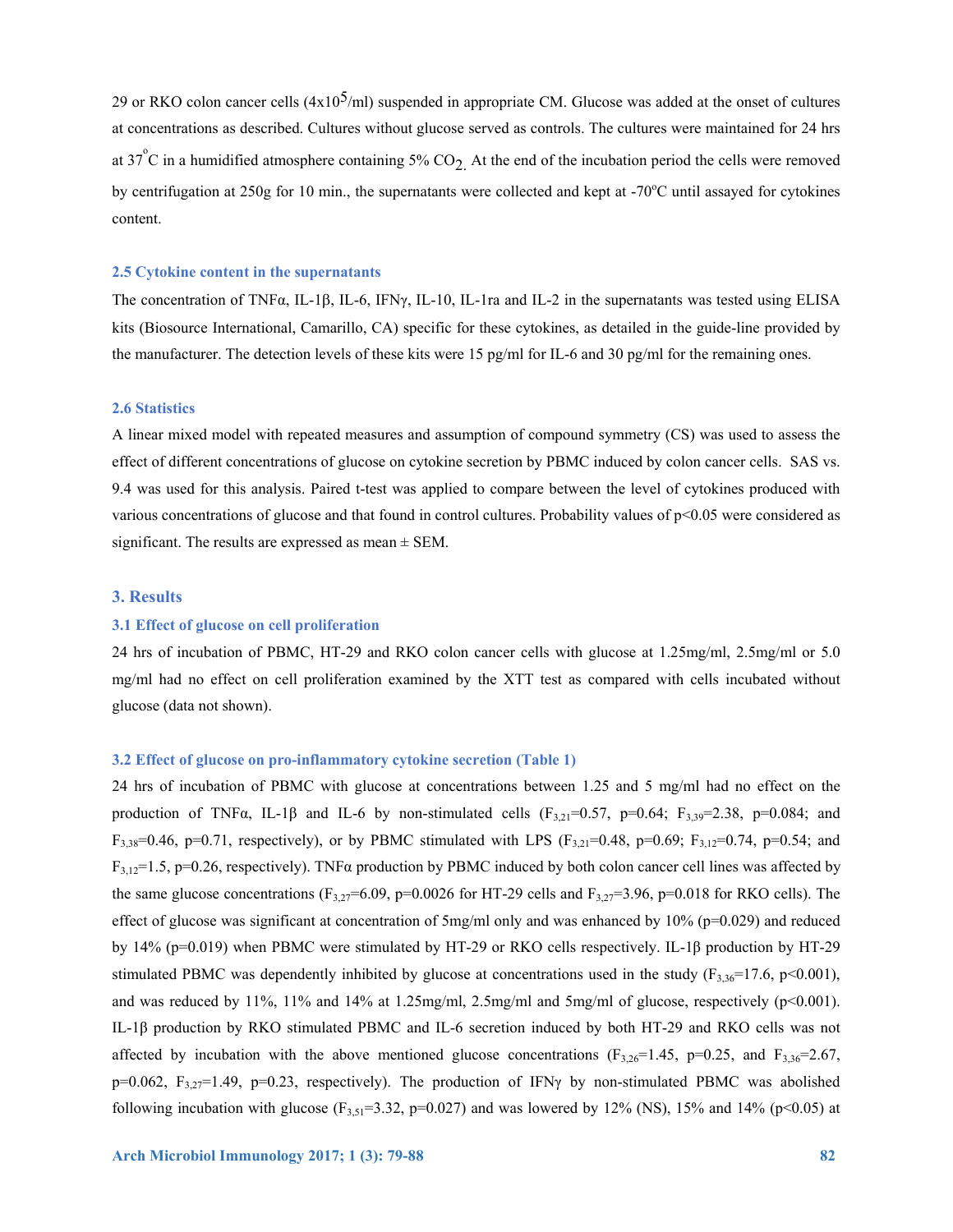1.25mg/ml, 2.5mg/ml and 5mg/ml of glucose, respectively. PMA/ionomycin induced production of IFNγ was not affected by addition of glucose ( $F_{3,20}=2.1$ , p=0.135). IFN $\gamma$  secretion by HT-29 stimulated PBMC was concentrationdependently inhibited by 1.25mg/ml, 2.5mg/ml and 5mg/ml of glucose  $(F_{3,36}=10.02, p<0.001)$  and was reduced by 13% (NS), 17% and 17% (p<0.003). RKO-induced secretion of IFNγ was not affected by adding glucose to the incubation setting  $(F_{3,27}=2.19, p=0.113)$ .

| Glucose, mg/ml       | $\bf{0}$         | $1.25$ mg/ml     | $2.5$ mg/ml                | $5.0$ mg/ml         |  |  |  |
|----------------------|------------------|------------------|----------------------------|---------------------|--|--|--|
| TNFa, pg/ml          |                  |                  |                            |                     |  |  |  |
| Non-stimulated       | 265±44           | 248±37           | $227 \pm 35$               | $240 \pm 33$        |  |  |  |
| LPS-stimulated       | 889±54           | $932 \pm 62$     | $901 \pm 64$               | 935±78              |  |  |  |
| HT-29-stimulated     | $1684 \pm 189$   | $1532 \pm 143$   | $1726 \pm 164$             | 1866±158*           |  |  |  |
| RKO-stimulated       | 1155±164         | $1081 \pm 133$   | 1238±143                   | 995±145*            |  |  |  |
| IL-1 $\beta$ , ng/ml |                  |                  |                            |                     |  |  |  |
| Non-stimulated       | $0.62 \pm 0.11$  | $0.60 \pm 0.06$  | $0.47 \pm 0.03$            | $0.47 \pm 0.03$     |  |  |  |
| LPS-stimulated       | $4.88 \pm 0.63$  | $5.13 \pm 0.51$  | $4.85 \pm 0.27$            | $4.7 \pm 0.39$      |  |  |  |
| HT-29-stimulated     | $6.00 \pm 0.53$  | 5.36±0.49***     | 5.36±0.47***               | $5.08 \pm 0.50$ *** |  |  |  |
| RKO-stimulated       | $1.76 \pm 0.35$  | $1.93 \pm 0.26$  | $1.89 \pm 0.71$            | $1.56 \pm 0.25$     |  |  |  |
| IL-6, $ng/ml$        |                  |                  |                            |                     |  |  |  |
| Non-stimulated       | $7.08 \pm 1.09$  | $6.87 \pm 0.80$  | $7.75 \pm 1.74$            | $7.88 \pm 1.32$     |  |  |  |
| LPS-stimulated       | $28.64 \pm 1.8$  | $29.18 \pm 1.18$ | $\overline{29.1 \pm 1.40}$ | 28.89±1.34          |  |  |  |
| HT-29-stimulated     | $28.62 \pm 1.5$  | $30.03 \pm 2.0$  | $30.39 \pm 1.8$            | $31.44 \pm 1.7$     |  |  |  |
| RKO-stimulated       | $17.11 \pm 3.12$ | $17.45 \pm 3.47$ | 2046±4.22                  | $17.99 \pm 3.31$    |  |  |  |
| IFNγ, ng/ml          |                  |                  |                            |                     |  |  |  |
| Non-stimulated       | $0.93 \pm 0.11$  | $0.81 \pm 0.08$  | $0.70 \pm 0.08*$           | $0.71 \pm 0.08*$    |  |  |  |
| PMA/ionomycin        | $20.6 \pm 2.5$   | $21.2 \pm 3.2$   | $19.7 \pm 2.4$             | $21.7 \pm 1.9$      |  |  |  |
| HT-29-stimulated     | $2.29 \pm 0.40$  | $1.99 \pm 0.46$  | $1.9 \pm 0.41**$           | $1.89 \pm 0.39**$   |  |  |  |
| RKO-stimulated       | $1.3 \pm 0.6$    | $1.0 \pm 0.4$    | $1.5 \pm 0.7$              | $1.6 \pm 0.7$       |  |  |  |
| $IL-2$ , ng/ml       |                  |                  |                            |                     |  |  |  |
| Non-stimulated       | $0.77 \pm 0.21$  | $0.92 \pm 0.27$  | $0.73 \pm 0.22$            | $0.78 \pm 0.26$     |  |  |  |
| PMA/ionomycin        | $24.7 \pm 1.82$  | $25.4 \pm 1.25$  | $24.2 \pm 1.33$            | $24.0 \pm 1.40$     |  |  |  |

**Table 1:** Effect of glucose on proinflammatory cytokine production by PBMC

Non-stimulated PBMC (spontaneous) or cells stimulated with LPS, PMA, or one of the HT-29 or RKO colon cancer cell lines were incubated for 24 hrs without (0) or with glucose at concentrations as indicated. The level of cytokines in the supernatants was tested by ELISA. The results are expressed as Mean ± SEM of 5-18 experiments. P\* value represents statistically significant difference from cells incubated without glucose (\*p<0.05, \*\*p<0.01,  $***p<0.001$ ).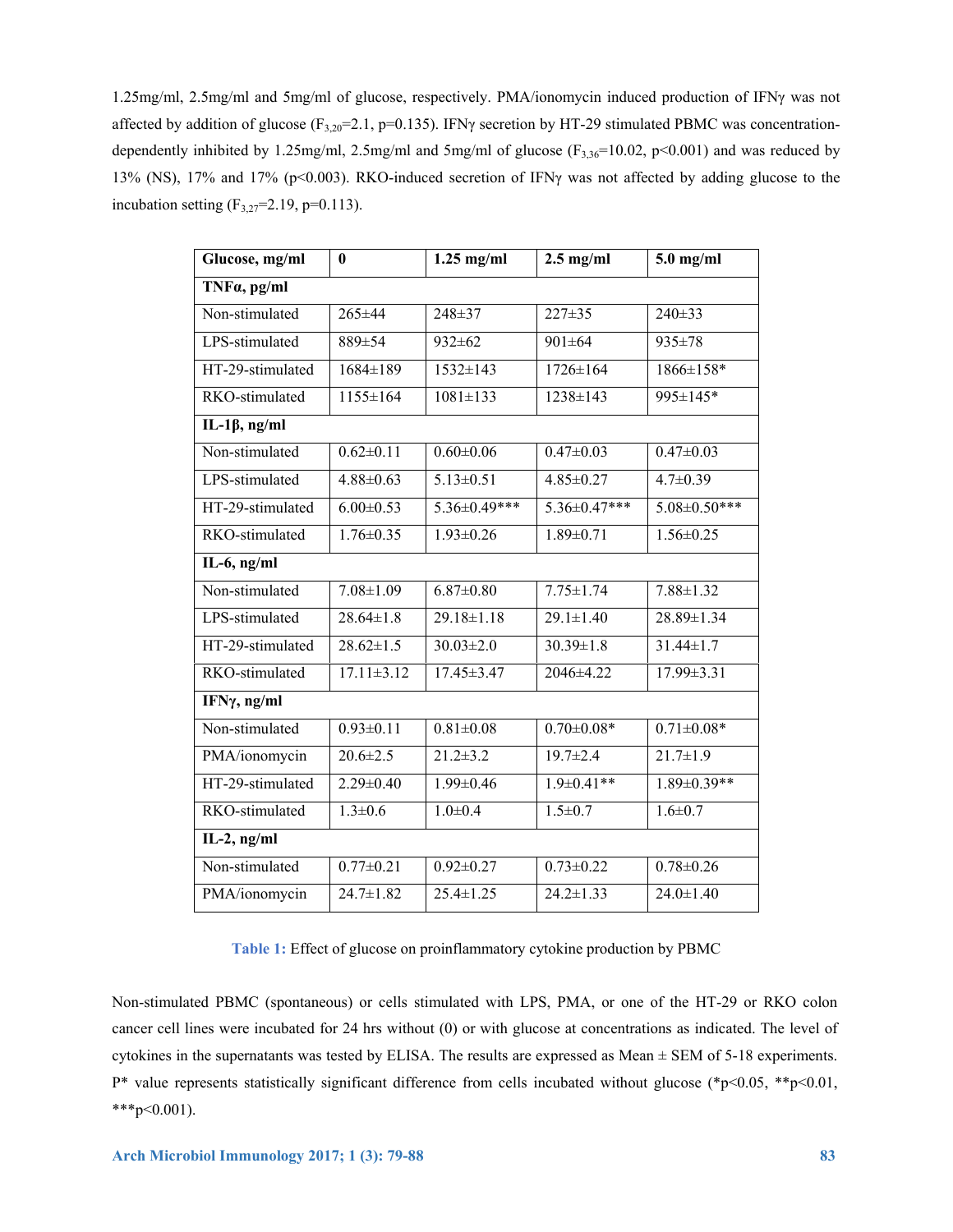#### **3.3 Effect of glucose on anti-inflammatory cytokine secretion (Table 2)**

A concentration-dependent inhibition of IL-10 secretion was found when non-stimulated PBMC or cells stimulated with either HT-29 or RKO colon cancer cells were incubated for 24 hrs with glucose at 1.25mg/ml to 5 mg/ml  $(F_{3,36}=9.2, p<0.001; (F_{3,36}=7.43, p<0.001, F_{3,27}=11.2, p<0.001,$  respectively). The secretion of IL-10 by LPSstimulated PBMC was not affected by addition of glucose  $(F_{3,12}=0.3, p=0.82)$ . At glucose concentration of 1.25mg/ml, 2.5 mg/ml and 5 mg/ml the spontaneous secretion of IL-10 was reduced by 5% (NS), 25% and 33% (p<0.005), respectively, whereas that induced by HT-29 was inhibited by 15% for the three glucose concentrations (p<0.01). IL-10 secretion induced by RKO cells was lowered by  $12\%$  (p=0.03) and 23% (p<0.001) at glucose concentrations of 2.5mg/ml and 5 mg/ml, respectively. Incubation with glucose had no effect on the production of IL-1ra by non-stimulated PBMC (F<sub>3,21</sub>=0.26, p=0.85) or by PBMC stimulated with LPS (F<sub>3,12</sub>=3.31, p=0.057), HT-29 cells (F3,22=0.506, p=0.506) or RKO cells (F3,27=1.55, p=0.225).

| Glucose, mg/ml   | $\theta$        | 1.25              | 2.5               | 5                  |
|------------------|-----------------|-------------------|-------------------|--------------------|
| IL-10, $pg/ml$   |                 |                   |                   |                    |
| Non-stimulated   | $0.49\pm0.11$   | $0.47 \pm 0.12$   | $0.37 \pm 0.09**$ | $0.33 \pm 0.08$ ** |
| LPS-stimulated   | $0.95 \pm 0.30$ | $0.91 \pm 0.23$   | $0.92 \pm 0.28$   | $0.92 \pm 0.24$    |
| HT-29-stimulated | $2.69\pm0.16$   | $2.25 \pm 0.15**$ | $2.29 \pm 0.14*$  | $2.29\pm 0.14**$   |
| RKO-stimulated   | $1.06 \pm 0.24$ | $1.02 \pm 0.23$   | $0.94 \pm 0.21*$  | $0.84 \pm 0.2$ *** |
| IL-1ra, $ng/ml$  |                 |                   |                   |                    |
| Non-stimulated   | $0.79 \pm 0.34$ | $0.76 \pm 0.36$   | $0.77 \pm 0.37$   | $0.75 \pm 0.25$    |
| LPS-stimulated   | $0.87 \pm 0.05$ | $0.81 \pm 0.06$   | $0.83 \pm 0.02$   | $0.80 \pm 0.03$    |
| HT-29-stimulated | $1.01 \pm 0.05$ | $0.97 \pm 0.05$   | $0.96 \pm 0.05$   | $1.00 \pm 0.07$    |
| RKO-stimulated   | $0.86 \pm 0.05$ | $0.87 \pm 0.05$   | $0.89 \pm 0.06$   | $0.81 \pm 0.04$    |

**Table 2:** Effect of glucose on anti-inflammatory cytokine production by PBMC

Non-stimulated PBMC (spontaneous) or cells stimulated with LPS, or one of the HT-29 or RKO colon cancer cell lines were incubated for 24 hrs without (0) or with glucose at concentrations as indicated. The level of cytokines in the supernatants was tested by ELISA. The results are expressed as Mean  $\pm$  SEM of 5-15 experiments. P\* value represents statistically significant difference from cells incubated without glucose  $(*p<0.05, **p<0.01,$ \*\*\*p< $0.001$ ).

## **4. Discussion**

The results indicate that glucose, separately incubated with PBMC, HT-29 and RKO cells at concentrations used in the study did not affect significantly cell proliferation. Bearing in mind the role of glucose as an important energy supplier for normal and cancer cells' development and proliferation [16-18], these findings are rather surprising. The fact that macrophage activity, including cell proliferation proceeds through various pathways triggered by a large number of metabolic signals absent in vitro [19,20] could explain the lack of glucose on cell proliferation in the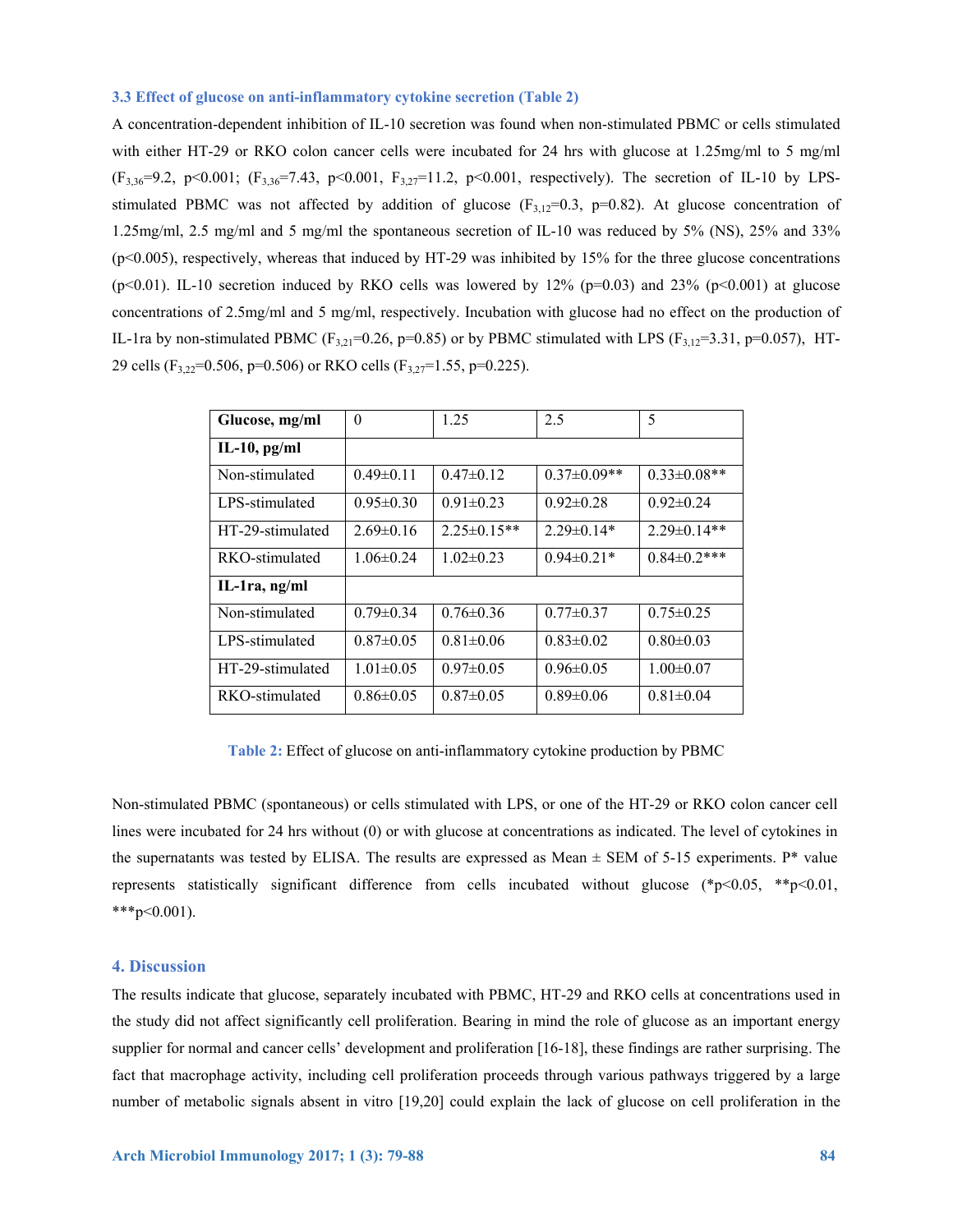present work. Hosios et al. [21] have found that although the rate of glucose consumption supports cell proliferation, amino acids are a better provider of carbon in proliferating mammalian cell mass. Polysaccharides containing glucose have been able to inhibit proliferation of HT-29 colon cancer cells in a time- and dose dependent manner [20]. It is conceivable, therefore that proliferating cells respond differently and concentration-dependently to the effect of glucose.

 Studies have shown that elevated glucose concentrations activate monocytes and macrophages for cytokine production. Incubation of human monocytes obtained from healthy individuals and differentiated to macrophages by high glucose levels showed down-regulation of IL-10 compared to control cells. Moreover, monocytes from hyperglycemic patients produced less IL-10 than those of individuals with normal glucose [22]. In a study comprising 38 pre-diabetic, but otherwise healthy subjects, the proinflammatory M monocytes were significantly increased compared to healthy controls indicating the existence of monocyte polarization in this condition [23]. PBMC from healthy individuals with induced hyperglycemia of two hours duration showed decreased transcription of IL-6 and IL-17. Similar findings were obtained following incubation of monocytes with high glucose levels [24]. It has been reported that feeding induces an increase in the number of peritoneal macrophages secreting IL-1β and that this cytokine is closely connected with the uptake of glucose into the cells [25]. However, the production of IL-1β by circulating monocytes was found to be flawed in patients with type two diabetes and improved with control of the glucose level [26]. High glucose treatment of human monocytes induced increased expression of proinflammatory cytokines including TNFα and IL-1β [27,28]. As for the capacity of glucose to stimulate PBMC to produce cytokines, non-stimulated cells in the present work showed abolished production of IFNγ and IL-10, whereas this activity by LPS-stimulated cells did not differ from controls.

The results became quite diverse when PBMC were stimulated for cytokine production by the colon cancer cells, predominantly HT-29. In this case, the production of IL-1β, IFNγ and IL-10 was significantly inhibited, while that of TNFα was only slightly promoted by the highest concentration of glucose used in the study. The secretion of IL-6, IL-1ra and IL-2 was not affected at all. Addition of glucose to PBMC co-incubated with RKO cells induced a marked inhibition of IL-10 secretion and a less pronounced one of TNF $\alpha$  by the higher concentration. Otherwise there was no change in the production of the remaining cytokines compared to controls. The results are in accordance with those reported by Wu et al. [29] who did not obtain any effect of glucose on IL-1β, IL-6 and IL-10 production by PBMC of nine healthy individuals.

The link between elevated glucose levels and cancer has been repeatedly demonstrated. In a survey conducted on 140,000 adults Rapp et al. [13] have shown a decisive association between fasting blood glucose level and incidence of various types of cancer including hematological malignancies. Similar results were obtained on a population of 1,298,385 men and women in Korea [12]. Likewise, a positive association has been demonstrated between selfreported diabetes and cancer [11]. The increased glucose metabolism in cancer cells is enhanced by the presence of transmembrane transporters located on the cancer cell membrane [30].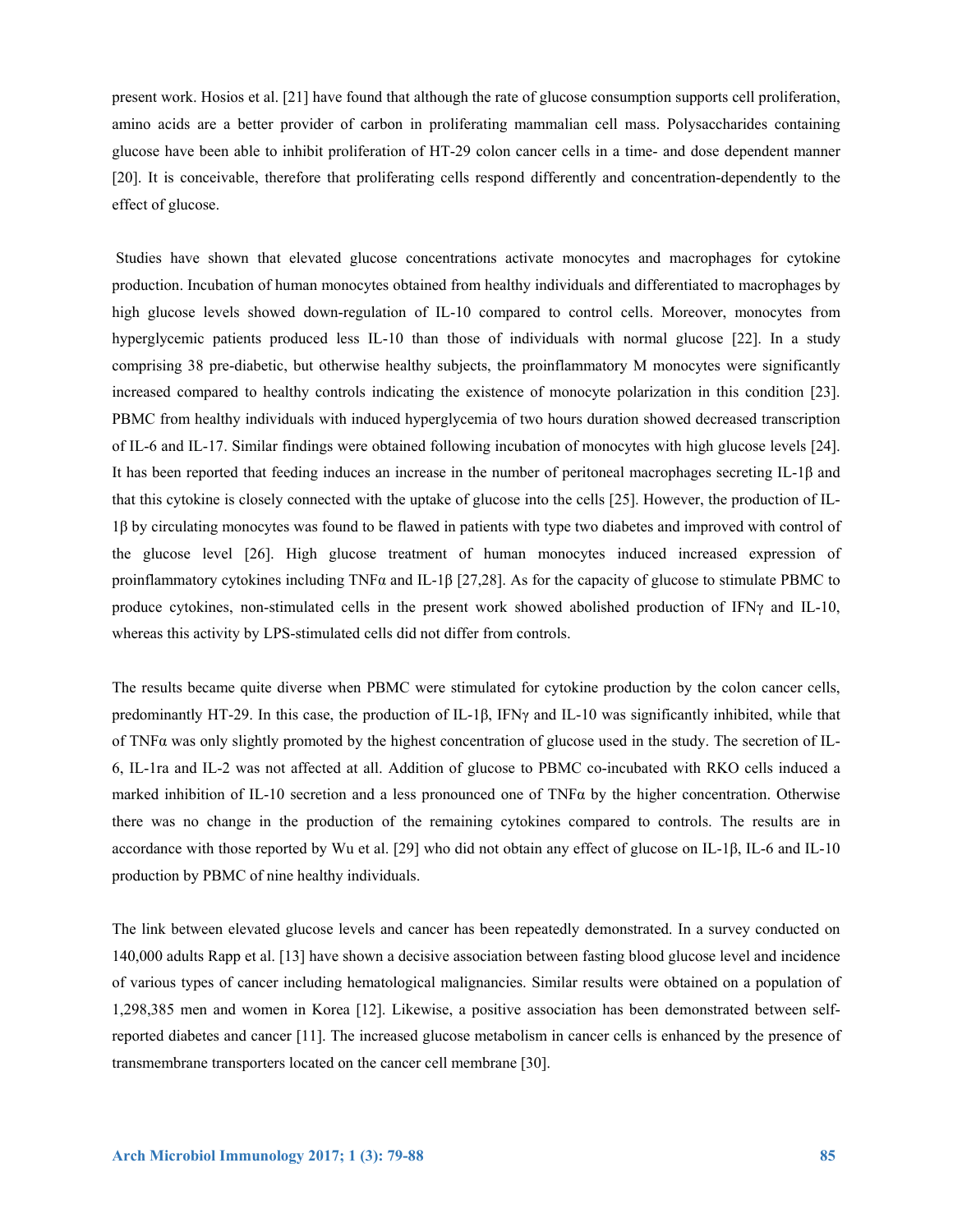#### **5. Conclusion**

The salient outcome of the present study is demonstration of a distinct glucose effect on the cross-talk between PBMC and colon cancer cells from the two lines hereby examined. PBMC co-incubated with HT-29 cells vividly responded by a decreased generation of IL-1β, IFNγ and IL-10, following addition of glucose. The altered production of inflammatory cytokines by PBMC induced by colon cancer cells in the presence of glucose may explain the sequential link between elevated glucose level, maintenance of chronic inflammation and tumorigenesis. A change in the normal equilibrium of intestinal microbiota with a perpetuated chronic inflammation due to hyperglycemia may contribute to the proceeding of this process [31,32].

# **Acknowledgment**

We wish to thank Ms. Tzippy Shochat, MSc, Statistical Consultant, Rabin Medical Center, Beilinson Hospital, for her indispensable assistance in the statistical computations.

# **Declarations**

The authors declare that they have no competing interests.

**Authors' contributions** – HB and MD took equal party in conceiving, development and carrying out the research idea. HB was concerned with the laboratory studies. Both authors were engaged in discussing, writing and revising the manuscript.

#### **References**

- 1. Gachon F, Loizides-Mangold U, Petrenko V, Dibner C. Glucose homeostasis: regulation by peripheral circadian clocks in rodents and humans. Endocrinology 158 (2017): 1074-1084.
- 2. Brownell KD, Farley T, Willett WC, Popkin BM, Chaloupka FJ, et al. The public health and economic benefits of taxing sugar-sweetened beverages. N Engl J Med 361 (2009): 1599-605.
- 3. Johar DR, Bernstein LH. Biomarkers of stress-mediated metabolic deregulation in diabetes mellitus. Diabetes Res Clin Pract 126 (2017): 222-229.
- 4. Butkowski EG, Jelinek HF. Hyperglycaemia, oxidative stress and inflammatory markers. Redox Rep. 22  $(2016):1-8.$
- 5. Geerlings SE, Hoepelman AI. Immune dysfunction in patients with diabetes mellitus (DM). FEMS Immunol Med Microbiol 26 (1999): 259-265.
- 6. Casqueiro J, Casqueiro J, Alves C. Infections in patients with diabetes mellitus: A review of pathogenesis. Indian J Endocrinol Metab 1 (2012): S27-S36.
- 7. Hansen NW, Hansen AJ, Sams A. The endothelial border to health: Mechanistic evidence of the hyperglycemic culprit of inflammatory disease acceleration. IUBMB Life 69 (2017):148-161.
- 8. Zonneveld TP, Nederkoorn PJ, Westendorp WF, Brouwer MC, et al. Investigators Hyperglycemia predicts poststroke infections in acute ischemic stroke. Neurology 88 (2017): 1415-1421.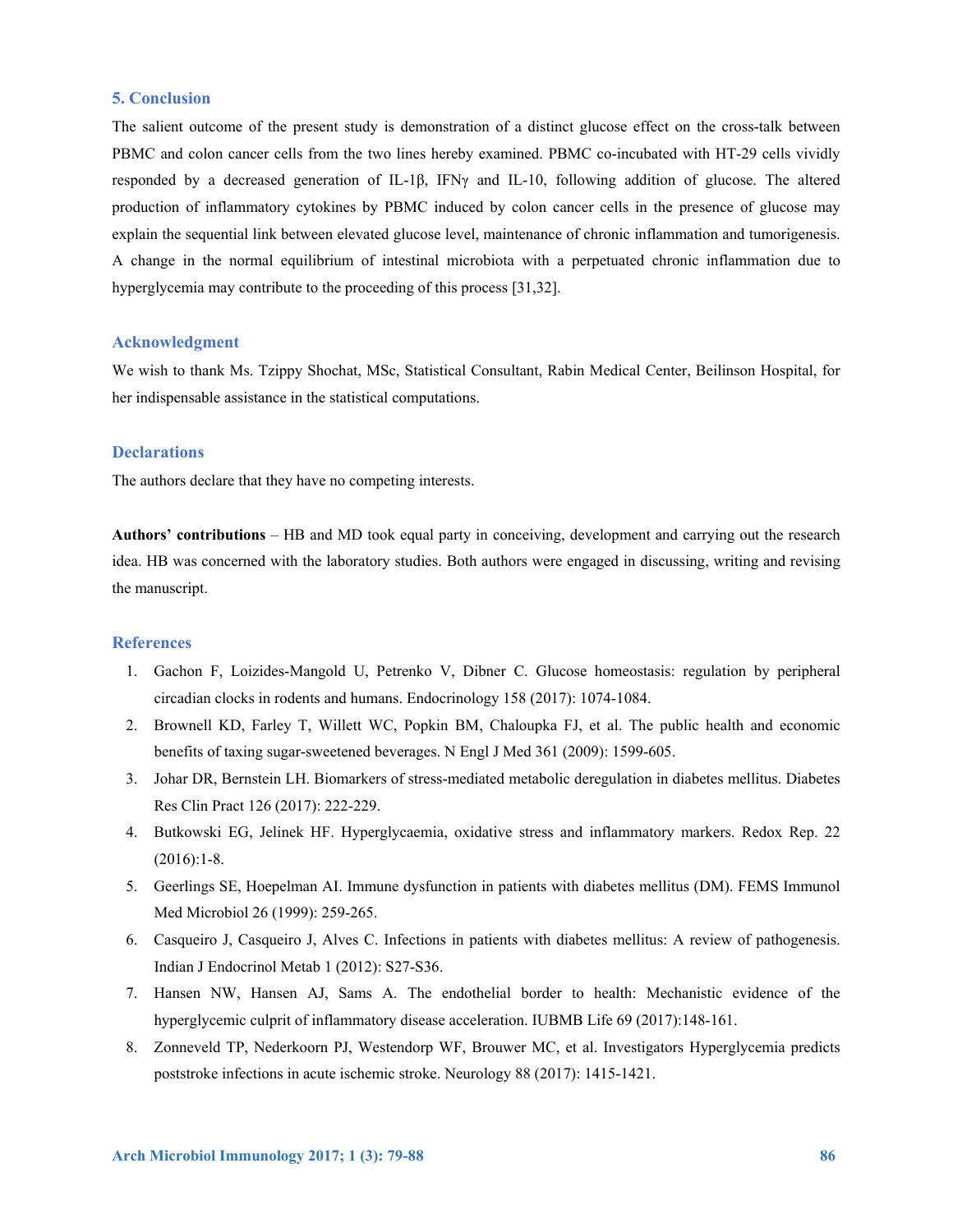- 9. Katz S, Klein B, Elian I, Fishman P, Djaldetti M. Phagocytotic activity of monocytes from diabetic patients. Diabetes Care 6 (1983): 479-482.
- 10. Morohoshi M, Fujisawa K, Uchimura I, Numano F. Glucose-dependent interleukin 6 and tumor necrosis factor production by human peripheral blood monocytes in vitro. Diabetes 45 (1996): 954-959.
- 11. Batty GD, Shipley MJ, Marmot M, Smith GD. Diabetes status and post-load plasma glucose concentration in relation to site-specific cancer mortality: findings from the original Whitehall study. Cancer Causes Control. 15 (2004): 873-881.
- 12. Jee SH, Ohrr H, Sull JW, Yun JE, Ji M, et al. Fasting serum glucose level and cancer risk in Korean men and women. JAMA 293 (2005): 194-202.
- 13. Rapp K, Schroeder J, Klenk J, Ulmer H, Concin H, et al. Fasting blood glucose and cancer risk in a cohort of more than 140,000 adults in Austria. Diabetologia 49 (2006): 945-952.
- 14. Bessler H, Djaldetti M. Role of the equilibrium between colon cancer and mononuclear cells in cytokine production. Biomed Pharmacother 64 (2010): 706-711.
- 15. Djaldetti M, Bessler H. Modulators affecting the immune dialogue between human immune and colon cancer cells. World J Gastrointest Oncol 6 (2014):129-138.
- 16. Han J, Zhang L, Guo H, Wysham WZ, Roque DR, et al. Glucose promotes cell proliferation, glucose uptake and invasion in endometrial cancer cells via AMPK/mTOR/S6 and MAPK signaling. Gynecol Oncol 138 (2015): 668-675.
- 17. Ortega AD, Sánchez-Aragó M, Giner-Sánchez D, Sánchez-Cenizo L, Willers I, et al. Glucose avidity of carcinomas. Cancer Lett 276 (2009): 125-135.
- 18. Annibaldi A, Widmann C. Glucose metabolism in cancer cells. Curr Opin Clin Nutr Metab Care 13 (2010): 466-470.
- 19. Tu TH, Kim CS, Nam-Goong IS, Nam CW, Kim YI, et al. 4-1BBL signaling promotes cell proliferation through reprogramming of glucose metabolism in monocytes/macrophages. FEBS J 282 (2015):1468-1480.
- 20. Cheng H, Zhang Z, Leng J, Liu D, Hao M, et al. The inhibitory effects and mechanisms of rhamnogalacturonan I pectin from potato on HT-29 colon cancer cell proliferation and cell cycle progression. Int J Food Sci Nutr 64 (2013): 36-43.
- 21. Hosios AM, Hecht VC, Danai LV, Johnson MO, Rathmell JC, et al. Amino Acids Rather than Glucose Account for the Majority of Cell Mass in Proliferating Mammalian Cells. Dev Cell 36 (2016): 540-549.
- 22. Torres-Castro I, Arroyo-Camarena ÚD, Martínez-Reyes CP, Gómez-Arauz AY, Dueñas-Andrade Y, et al. Human monocytes and macrophages undergo M1-type inflammatory polarization in response to high levels of glucose. Immunol Lett 176 (2016): 81-89.
- 23. Fadini GP, Cappellari R, Mazzucato M, Agostini C, Vigili de Kreutzenberg S. Monocyte-macrophage polarization balance in pre-diabetic individuals. Acta Diabetol 50 (2013): 977-982.
- 24. Spindler MP, Ho AM, Tridgell D, McCulloch-Olson M, Gersuk V, et al. Acute hyperglycemia impairs IL-6 expression in humans. Immun Inflamm Dis 4 (2016): 91-97.